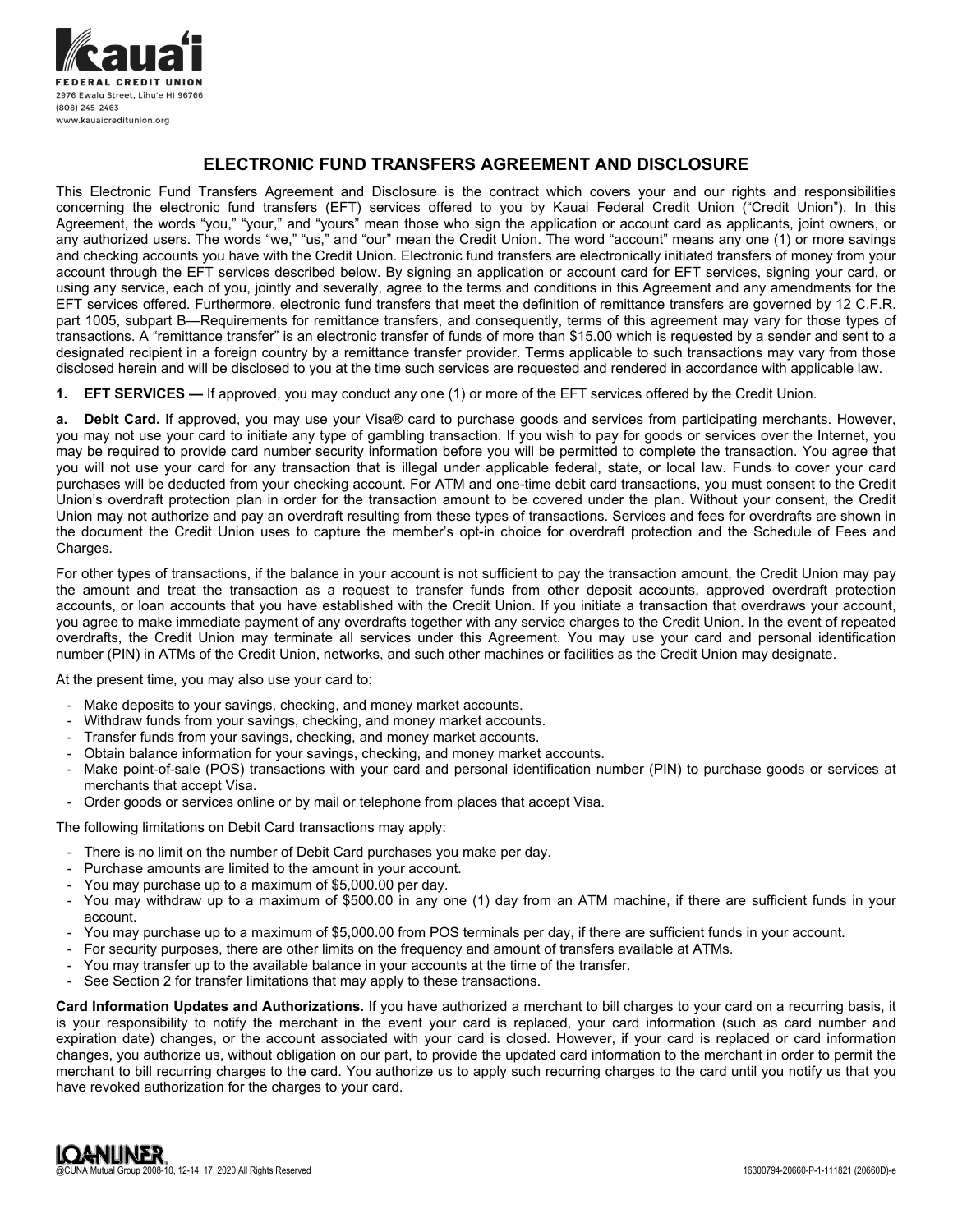Your card is automatically enrolled in an information updating service. Through this service, your updated card information (such as card number and expiration date) may be shared with participating merchants to facilitate continued recurring charges. Updates are not guaranteed before your next payment to a merchant is due. You are responsible for making direct payment until recurring charges resume. To revoke your authorization allowing us to provide updated card information to a merchant, please contact us.

**b. Audio Response.** If we approve Audio Response for your accounts, a separate personal identification number (PIN) will be assigned to you. You must use your personal identification number (PIN) along with your account number to access your accounts. At the present time, you may use Audio Response to:

- Transfer funds from your savings, checking, and secondary savings accounts.
- Obtain balance information for your savings, checking, loan, and secondary savings accounts.
- Make loan payments from your savings, checking, and secondary savings accounts.
- Determine if a particular item has cleared.
- Verify the last date and amount of your payroll deposit.
- Change your personal identification number (PIN).

Your accounts can be accessed under Audio Response via a touch-tone telephone only. Audio Response service will be available for your convenience 24 hours per day. This service may be interrupted for a short time each day for data processing.

The following limitations on Audio Response transactions may apply:

- There is no limit to the number of inquiries, transfers, or withdrawal requests you may make in any one (1) day.
- See Section 2 for transfer limitations that may apply to these transactions.

The Credit Union reserves the right to refuse any transaction which would draw upon insufficient funds, exceed a credit limit, lower an account below a required balance, or otherwise require us to increase our required reserve on the account. The Credit Union may set other limits on the amount of any transaction, and you will be notified of those limits. The Credit Union may refuse to honor any transaction for which you do not have sufficient available verified funds. The service will discontinue if no transaction is entered after numerous unsuccessful attempts to enter a transaction and there may be limits on the duration of each telephone call.

### **c. Preauthorized EFTs.**

- Direct Deposit. Upon instruction of (i) your employer, (ii) the Treasury Department or (iii) other financial institutions, the Credit Union will accept direct deposits of your paycheck or federal recurring payments, such as Social Security, to your savings and/or checking account.
- Preauthorized Debits. Upon instruction, we will pay certain recurring transactions from your savings and/or checking account.
- See Section 2 for transfer limitations that may apply to these transactions.
- Stop Payment Rights. If you have arranged in advance to make electronic fund transfers out of your account(s) for money you owe others, you may stop payment on preauthorized transfers from your account. You must notify us orally or in writing at any time up to three (3) business days before the scheduled date of the transfer. We may require written confirmation of the stop payment order to be made within 14 days of any oral notification. If we do not receive the written confirmation, the oral stop payment order shall cease to be binding 14 days after it has been made. A stop payment request may apply to a single transfer, multiple transfers, or all future transfers as directed by you, and will remain in effect unless you withdraw your request or all transfers subject to the request have been returned.
- Notice of Varying Amounts. If these regular payments may vary in amount, the person you are going to pay is required to tell you, ten (10) days before each payment, when it will be made and how much it will be. You may choose instead to get this notice only when the payment would differ by more than a certain amount from the previous payment or when the amount would fall outside certain limits that you set.
- **Liability for Failure to Stop Payment of Preauthorized Transfers.** If you order us to stop payment of a preauthorized transfer three (3) business days or more before the transfer is scheduled and we do not do so, we will be liable for your losses or damages.

**d. Electronic Check Conversion/Electronic Returned Check Fees.** If you pay for purchases or bills with a check or draft, you may authorize your check or draft to be converted to an electronic fund transfer. You may also authorize merchants or other payees to electronically debit your account for returned check fees. You are considered to have authorized these electronic fund transfers if you complete the transaction after being told (orally or by a notice posted or sent to you) that the transfer may be processed electronically or if you sign a written authorization.

**e. Kauai FCU Online Banking.** If Kauai FCU Online Banking is activated for your account(s), you will be required to use secure login information to access the account(s). At the present time, you may use Kauai FCU Online Banking to:

- Transfer funds from your savings, checking, and secondary savings accounts.
- Obtain balance information for your savings, checking, loan, certificate, and secondary savings accounts.
- Make loan payments from your savings, checking, and secondary savings accounts.

Your accounts can be accessed under Kauai FCU Online Banking via personal computer. Kauai FCU Online Banking will be available for your convenience 24 hours per day. This service may be interrupted for a short time each day for data processing. We reserve the right to refuse any transaction which would draw upon insufficient funds, exceed a credit limit, lower an account below a required balance, or otherwise require us to increase our required reserve on the account. We may set other limits on the amount of any transaction, and you will be notified of those limits. We may refuse to honor any transaction for which you do not have sufficient available verified funds. The service will discontinue if no transaction is entered after numerous unsuccessful attempts to enter a transaction and there may be limits on the duration of each access.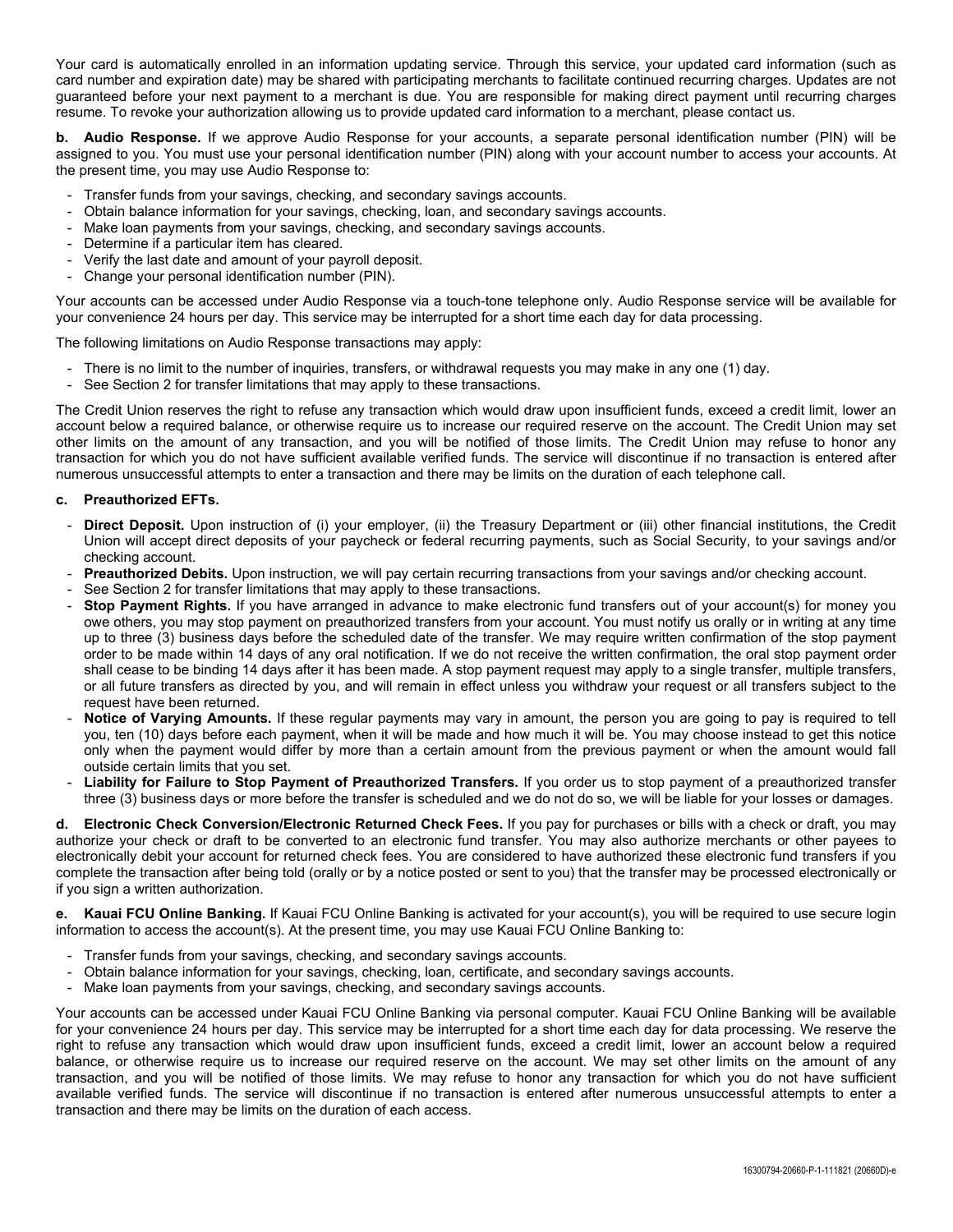The following limitations on Kauai FCU Online Banking transactions may apply:

- There is no limit to the number of inquiries, transfers, or withdrawal requests you may make in any one (1) day.
- See Section 2 for transfer limitations that may apply to these transactions.

**2. TRANSFER LIMITATIONS —** For all savings and money market accounts, you may make no more than six (6) transfers and withdrawals from your account to another account of yours or to a third party in any month by means of a preauthorized, automatic, or Internet transfer, by telephonic order or instruction, or by check, draft, debit card or similar order. If you exceed these limitations, your account may be subject to a fee or be closed.

### **3. CONDITIONS OF EFT SERVICES —**

**a. Ownership of Cards.** Any card or other device which we supply to you is our property and must be returned to us, or to any person whom we authorize to act as our agent, or to any person who is authorized to honor the card, immediately according to instructions. The card may be repossessed at any time at our sole discretion without demand or notice. You cannot transfer your card or account to another person.

**b. Honoring the Card.** Neither we nor merchants authorized to honor the card will be responsible for the failure or refusal to honor the card or any other device we supply to you. If a merchant agrees to give you a refund or adjustment, you agree to accept a credit to your account in lieu of a cash refund.

### **c. Foreign Transactions.**

**Visa.** Purchases and cash withdrawals made in foreign currencies will be debited from your account in U.S. dollars. The exchange rate between the transaction currency and the billing currency used for processing international transactions is a rate selected by Visa from a range of rates available in wholesale currency markets for the applicable transaction date, which rate may vary from the rate Visa itself receives, or the rate mandated by the government or governing body in effect for the applicable transaction date. The exchange rate used on the transaction date may differ from the rate that would have been used on the processing date or cardholder statement posting date.

**d. Security of Access Code.** You may use one (1) or more access codes with your electronic fund transfers. The access codes issued to you are for your security purposes. Any access codes issued to you are confidential and should not be disclosed to third parties or recorded on or with the card. You are responsible for safekeeping your access codes. You agree not to disclose or otherwise make your access codes available to anyone not authorized to sign on your accounts. If you authorize anyone to use your access codes, that authority shall continue until you specifically revoke such authority by notifying the Credit Union. You understand that any joint owner you authorize to use an access code may withdraw or transfer funds from any of your accounts. If you fail to maintain the security of these access codes and the Credit Union suffers a loss, we may terminate your EFT services immediately.

**e. Joint Accounts.** If any of your accounts accessed under this Agreement are joint accounts, all joint owners, including any authorized users, shall be bound by this Agreement and, alone and together, shall be responsible for all EFT transactions to or from any savings and checking or loan accounts as provided in this Agreement. Each joint account owner, without the consent of any other account owner, may, and is hereby authorized by every other joint account owner, make any transaction permitted under this Agreement. Each joint account owner is authorized to act for the other account owners, and the Credit Union may accept orders and instructions regarding any EFT transaction on any account from any joint account owner.

**4. FEES AND CHARGES —** We assess certain fees and charges for EFT services. For a current listing of all applicable fees and charges, see our current Schedule of Fees and Charges that was provided to you at the time you applied for or requested these EFT services. From time to time, the fees and charges may be changed, and we will notify you as required by applicable law.

Additionally, if you use an ATM not operated by us, you may be charged a fee(s) by the ATM operator and by any international, national, regional, or local network used in processing the transaction (and you may be charged a fee for a balance inquiry even if you do not complete a funds transfer). The ATM fee(s), or surcharge(s), will be debited from your account if you elect to complete the transaction and/or continue with the balance inquiry.

You understand and agree that we and/or the ATM operator may charge you multiple fees for multiple transactions during the same ATM session (for example, fees for both a balance inquiry and a cash withdrawal).

**5. MEMBER LIABILITY —** You are responsible for all transactions you authorize using your EFT services under this Agreement. If you permit someone else to use an EFT service, your card or your access code, you are responsible for any transactions they authorize or conduct on any of your accounts.

TELL US AT ONCE if you believe your card or access code has been lost or stolen, if you believe someone has used your card or access code or otherwise accessed your accounts without your authority, or if you believe that an electronic fund transfer has been made without your permission using information from your check. Telephoning is the best way of keeping your possible losses down. You could lose all the money in your account (plus your maximum overdraft line-of-credit). If a transaction was made with your card or card number without your permission and was a Visa transaction, you will have no liability for the transaction, unless you were fraudulent or negligent in the handling of your account or card.

For all other EFT transactions involving your card or access code, including if you were negligent in the handling of your account or card, your liability for an unauthorized transaction is determined as follows. If you tell us within two (2) business days after you learn of the loss or theft of your card or access code, you can lose no more than \$50.00 if someone used your card or access code without your permission. If you do NOT tell us within two (2) business days after you learn of the loss or theft of your card or access code and we can prove we could have stopped someone from using your card or access code without your permission if you had told us, you could lose as much as \$500.00.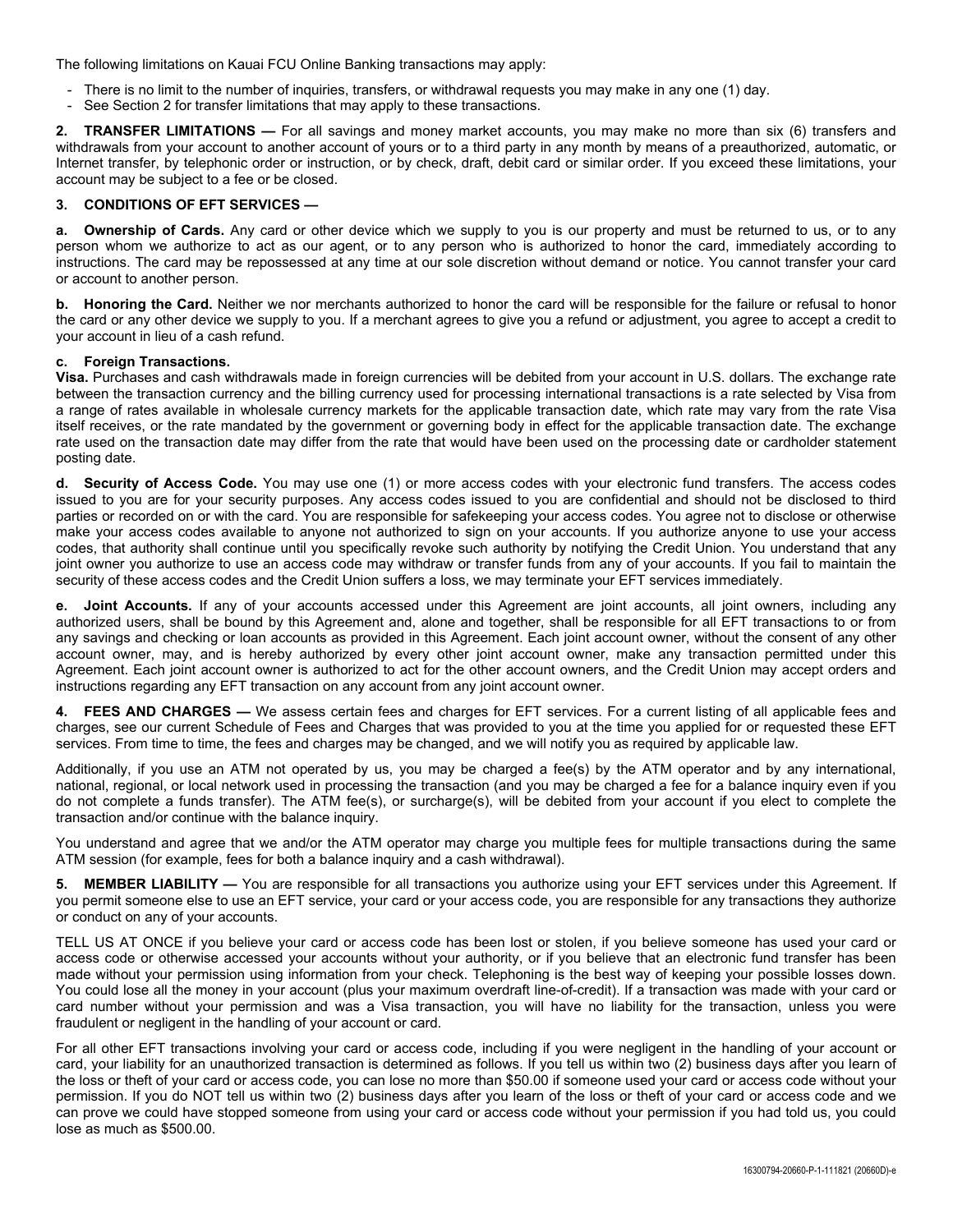Also, if your statement shows transfers that you did not make including those made by card, access code or other means, TELL US AT ONCE. If you do not tell us within 60 days after the statement was mailed to you, you may not get back any money lost after the 60 days if we can prove that we could have stopped someone from making the transfers if you had told us in time. If a good reason (such as a hospital stay) kept you from telling us, we will extend the time periods.

If you believe your card or access code has been lost or stolen or that someone has transferred or may transfer money from your accounts without your permission, call:

808.245.2463

or write to:

Kauai Federal Credit Union 2976 Ewalu St. PO Box 711 Lihue, HI 96766 Fax: 808.246.4967

You should also call the number or write to the address listed above if you believe a transfer has been made using the information from your check without your permission.

## **6. RIGHT TO RECEIVE DOCUMENTATION —**

**a. Periodic Statements.** Transfers and withdrawals made through any debit card transactions, audio response transactions, preauthorized EFTs or online/PC transactions will be recorded on your periodic statement. You will receive a statement monthly unless there is no transaction in a particular month. In any case, you will receive a statement at least quarterly.

**b.** Terminal Receipt. You can get a receipt at the time you make any transaction (except inquiries) involving your account using an ATM and/or point-of-sale (POS) terminal.

**c. Direct Deposit.** If you have arranged to have a direct deposit made to your account at least once every 60 days from the same source and you do not receive a receipt (such as a pay stub), you can find out whether or not the deposit has been made by calling 808.245.2463. This does not apply to transactions occurring outside the United States.

**7. ACCOUNT INFORMATION DISCLOSURE —** We will disclose information to third parties about your account or the transfers you make:

- As necessary to complete transfers;
- To verify the existence of sufficient funds to cover specific transactions upon the request of a third party, such as a credit bureau or merchant;
- If your account is eligible for emergency cash and/or emergency card replacement services and you request such services, you agree that we may provide personal information about you and your account that is necessary to provide you with the requested service(s);
- To comply with government agency or court orders; or
- If you give us your written permission.
- **8. BUSINESS DAYS —** Our business days are Monday through Friday, excluding holidays.

**9. CREDIT UNION LIABILITY FOR FAILURE TO MAKE TRANSFERS —** If we do not complete a transfer to or from your account on time or in the correct amount according to our agreement with you, we may be liable for your losses or damages. However, we will not be liable for direct or consequential damages in the following events:

- If, through no fault of ours, there is not enough money in your accounts to complete the transaction, if any funds in your accounts necessary to complete the transaction are held as uncollected funds pursuant to our Funds Availability Policy Disclosure, or if the transaction involves a loan request exceeding your credit limit.
- If you used your card or access code in an incorrect manner.
- If the ATM where you are making the transfer does not have enough cash.
- If the ATM was not working properly and you knew about the problem when you started the transaction.
- If circumstances beyond our control (such as fire, flood, or power failure) prevent the transaction.
- If the money in your account is subject to legal process or other claim.
- If funds in your account are pledged as collateral or frozen because of a delinquent loan.
- If the error was caused by a system of any participating ATM network.
- If the electronic transfer is not completed as a result of your willful or negligent use of your card, access code, or any EFT facility for making such transfers.
- If the telephone or computer equipment you use to conduct audio response, online/PC, or mobile banking transactions is not working properly and you know or should have known about the breakdown when you started the transaction.
- Any other exceptions as established by the Credit Union.

**10. NOTICES —** All notices from us will be effective when we have mailed them or delivered them to the appropriate address in the Credit Union's records. Written notice you provide in accordance with your responsibility to report unauthorized transactions to us will be considered given at the time you mail the notice or deliver it for transmission to us by any other usual means. All other notices from you will be effective when received by the Credit Union at the address specified in this Agreement. We reserve the right to change the terms and conditions upon which EFT services are offered and will provide notice to you in accordance with applicable law. Use of EFT services is subject to existing regulations governing your Credit Union account and any future changes to those regulations.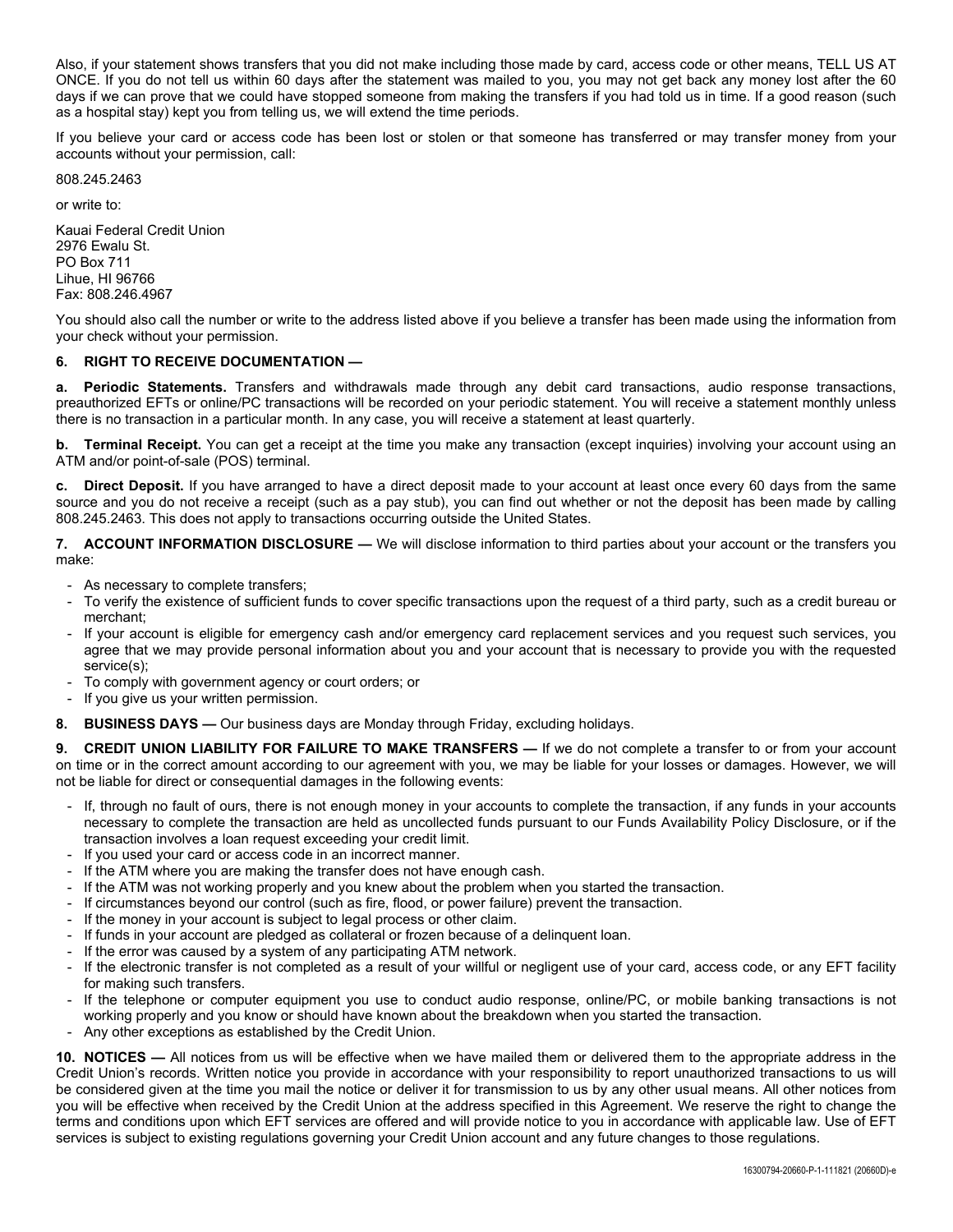The following information is a list of safety precautions regarding the use of ATMs and night deposit facilities:

- Be aware of your surroundings, particularly at night.
- Consider having someone accompany you when the ATM or night deposit facility is used after dark.
- Close the entry door of any ATM facility equipped with a door.
- If another person is uncomfortably close to you at the time of your transaction, ask the person to step back before you complete your transaction. If it is after the regular hours of the financial institution and you are using an ATM, do not permit entrance to any person you do not know.
- Refrain from displaying your cash at the ATM or night deposit facility. As soon as your transaction is completed, place your money in your purse or wallet. Count the cash later in the safety of your car or home.
- If you notice anything suspicious at the ATM or night deposit facility, consider using another ATM or night deposit facility or coming back later. If you are in the middle of a transaction and you notice something suspicious, cancel the transaction, take your card or deposit envelope, and leave.
- If you are followed after making a transaction, go to the nearest public area where people are located.
- Do not write your personal identification number (PIN) or access code on your ATM card.
- Report all crimes to law enforcement officials immediately. If emergency assistance is needed, call the police from the nearest available public telephone.

**11. BILLING ERRORS —** In case of errors or questions about electronic fund transfers from your savings and checking accounts or if you need more information about a transfer on the statement or receipt, telephone us at the following number or send us a written notice to the following address as soon as you can. We must hear from you no later than 60 days after we sent the FIRST statement on which the problem appears. Call us at:

808.245.2463

or write to:

Kauai Federal Credit Union 2976 Ewalu St. PO Box 711 Lihue, HI 96766 Fax: 808.246.4967

- Tell us your name and account number.
- Describe the electronic transfer you are unsure about and explain, as clearly as you can, why you believe it is an error or why you need more information.
- Tell us the dollar amount of the suspected error.

If you tell us orally, we may require that you send us your complaint or question in writing within ten (10) business days.

We will determine whether an error has occurred within ten (10)\* business days after we hear from you and will correct any error promptly. If we need more time, however, we may take up to 45\*\* days to investigate your complaint or question. If we decide to do this, we will credit your account within ten (10)\*\* business days for the amount you think is in error so that you will have the use of the money during the time it takes us to complete our investigation. If we ask you to put your complaint or question in writing and we do not receive it within ten (10) business days, we may not credit your account.

We will tell you the results within three (3) business days after completing our investigation. If we decide that there was no error, we will send you a written explanation. You may ask for copies of the documents that we used in our investigation.

\* If you give notice of an error occurring within 30 days after you make the first deposit to your account, we may take up to 20 business days instead of ten (10) business days to investigate the error.

\*\* If you give notice of an error occurring within 30 days after you make the first deposit to your account, notice of an error involving a point-of-sale (POS) transaction, or notice of an error involving a transaction initiated outside the U.S., its possessions and territories, we may take up to 90 days instead of 45 days to investigate the error. Additionally, for errors occurring within 30 days after you make the first deposit to your account, we may take up to 20 business days instead of ten (10) business days to credit your account.

**NOTE:** If the error you assert is an unauthorized Visa transaction, other than a cash disbursement at an ATM, we will credit your account within five (5) business days unless we determine that the circumstances or your account history warrant a delay, in which case you will receive credit as described above.

**12. TERMINATION OF EFT SERVICES —** You may terminate this Agreement or any EFT service under this Agreement at any time by notifying us in writing and stopping your use of your card and any access code. You must return all cards to the Credit Union. You also agree to notify any participating merchants that authority to make bill payment transfers has been revoked. We may also terminate this Agreement at any time by notifying you orally or in writing. If we terminate this Agreement, we may notify any participating merchants making preauthorized debits or credits to any of your accounts that this Agreement has been terminated and that we will not accept any further preauthorized transaction instructions. We may also program our computer not to accept your card or access code for any EFT service. Whether you or the Credit Union terminates this Agreement, the termination shall not affect your obligations under this Agreement for any electronic transactions made prior to termination.

**13. GOVERNING LAW —** This Agreement is governed by the bylaws of the Credit Union, federal laws and regulations, the laws and regulations of the state of Hawaii, and local clearinghouse rules, as amended from time to time. Any disputes regarding this Agreement shall be subject to the jurisdiction of the court of the county in which the Credit Union is located.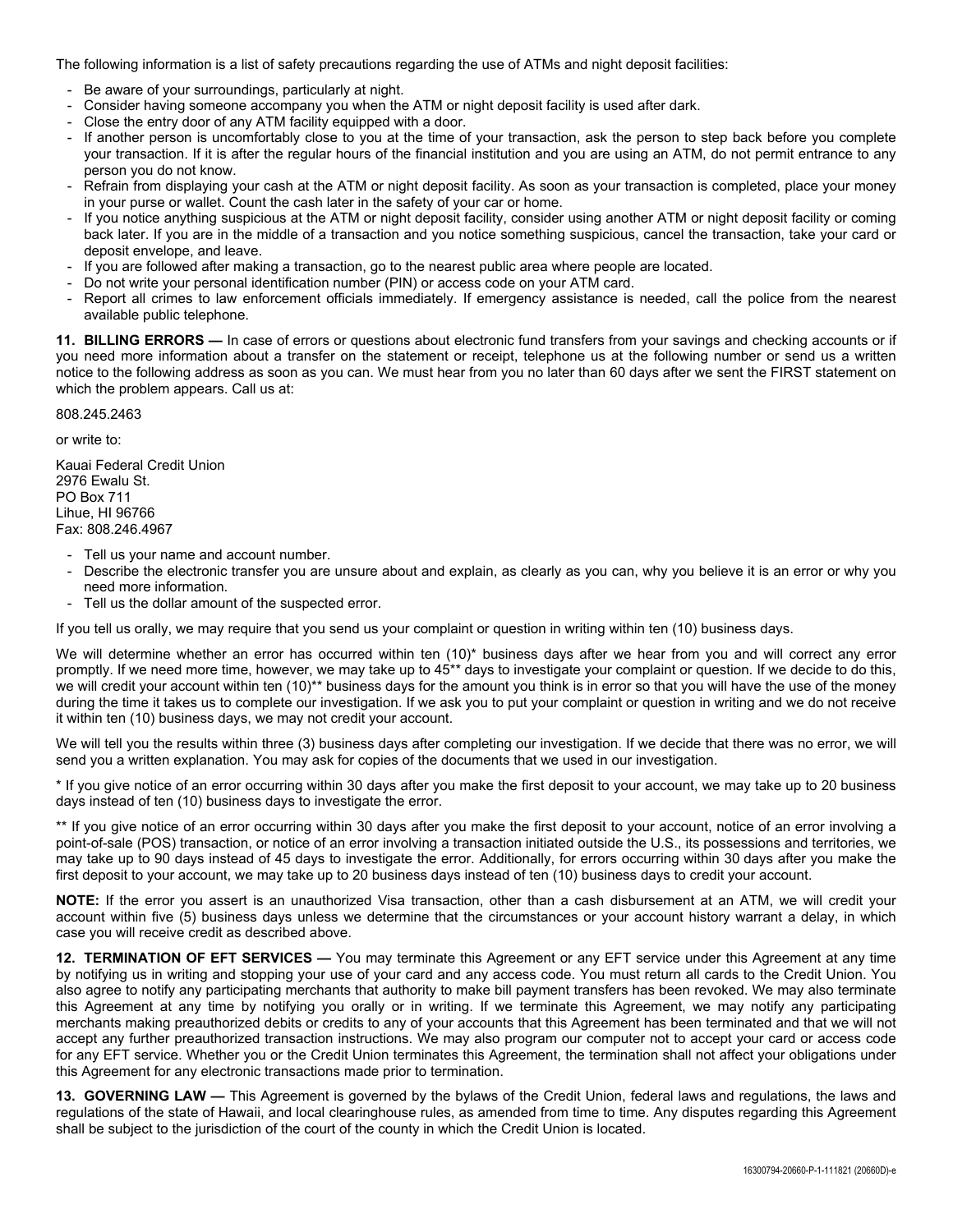**14. ENFORCEMENT —** You are liable to us for any losses, costs or expenses we incur resulting from your failure to follow this Agreement. You authorize us to deduct any such losses, costs or expenses from your account without prior notice to you. If we bring a legal action to collect any amount due under or to enforce this Agreement, we shall be entitled, subject to applicable law, to payment of reasonable attorney's fees and costs, including fees on any appeal, bankruptcy proceedings, and any postjudgment collection actions.